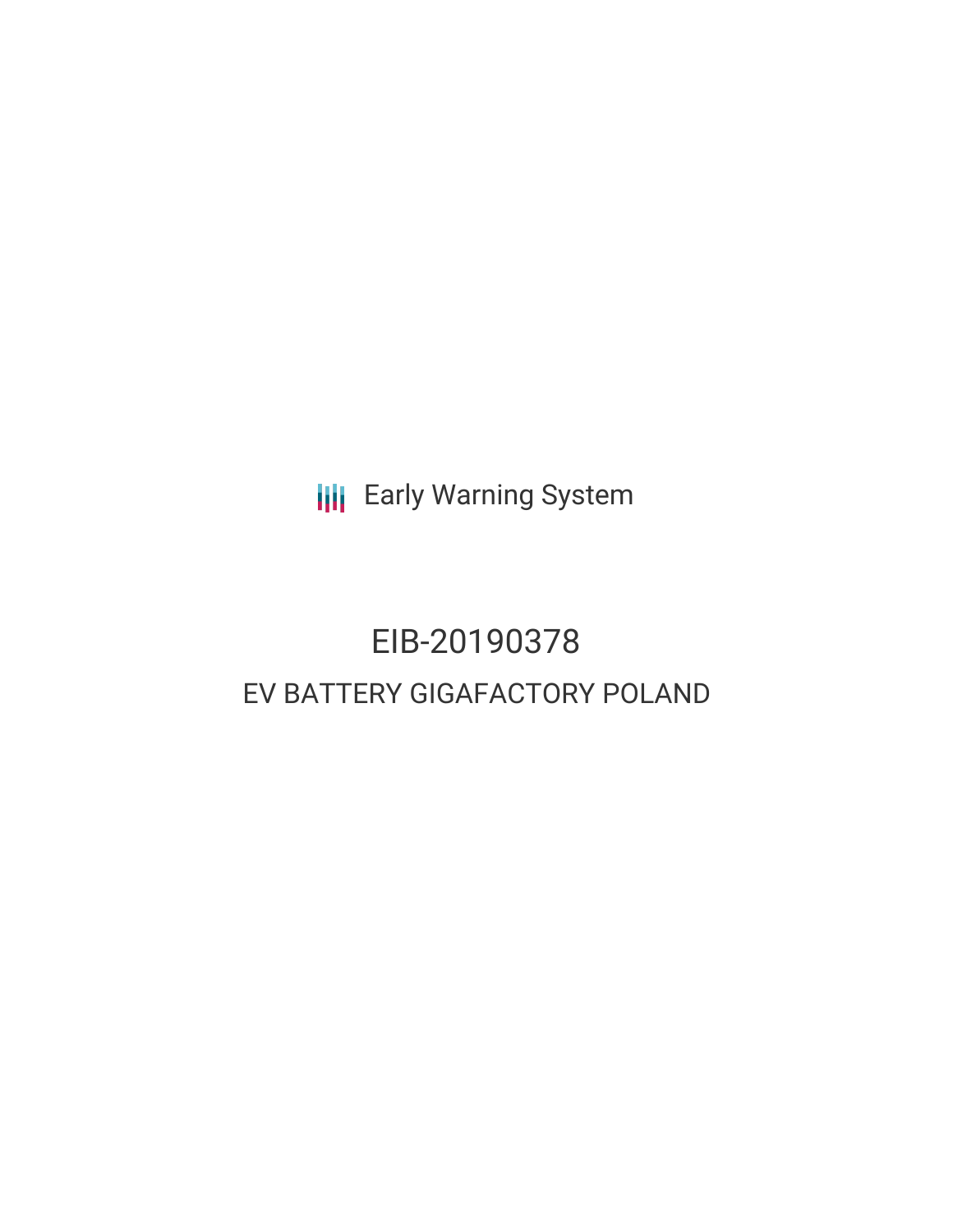## **Quick Facts**

| <b>Countries</b>              | Poland                         |
|-------------------------------|--------------------------------|
| <b>Financial Institutions</b> | European Investment Bank (EIB) |
| <b>Status</b>                 | Approved                       |
| <b>Bank Risk Rating</b>       | U                              |
| <b>Borrower</b>               | LG CHEM WROCLAW ENERGY SP ZOO  |
| <b>Sectors</b>                | Industry and Trade             |
| <b>Investment Type(s)</b>     | Loan                           |
| <b>Loan Amount (USD)</b>      | \$541.75 million               |
| <b>Project Cost (USD)</b>     | \$1,708.77 million             |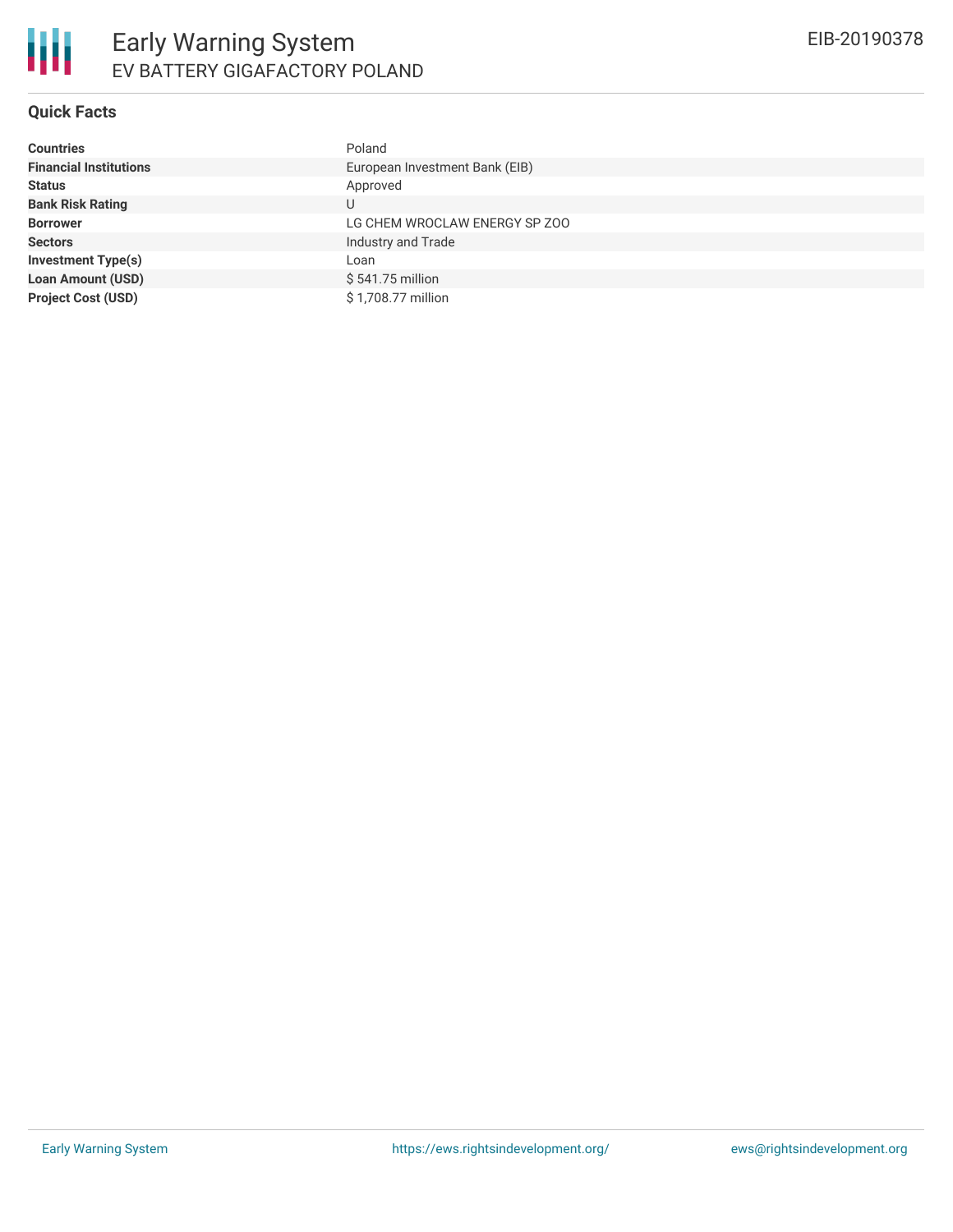

#### **Project Description**

According to the bank website, The project will finance the design, construction, commissioning, and operation of an innovative large-scale integrated lithium-ion battery cells-to-packs manufacturing facility for the supply of European automotive manufacturers with advanced 3rd generation li-ion batteries for electric vehicles.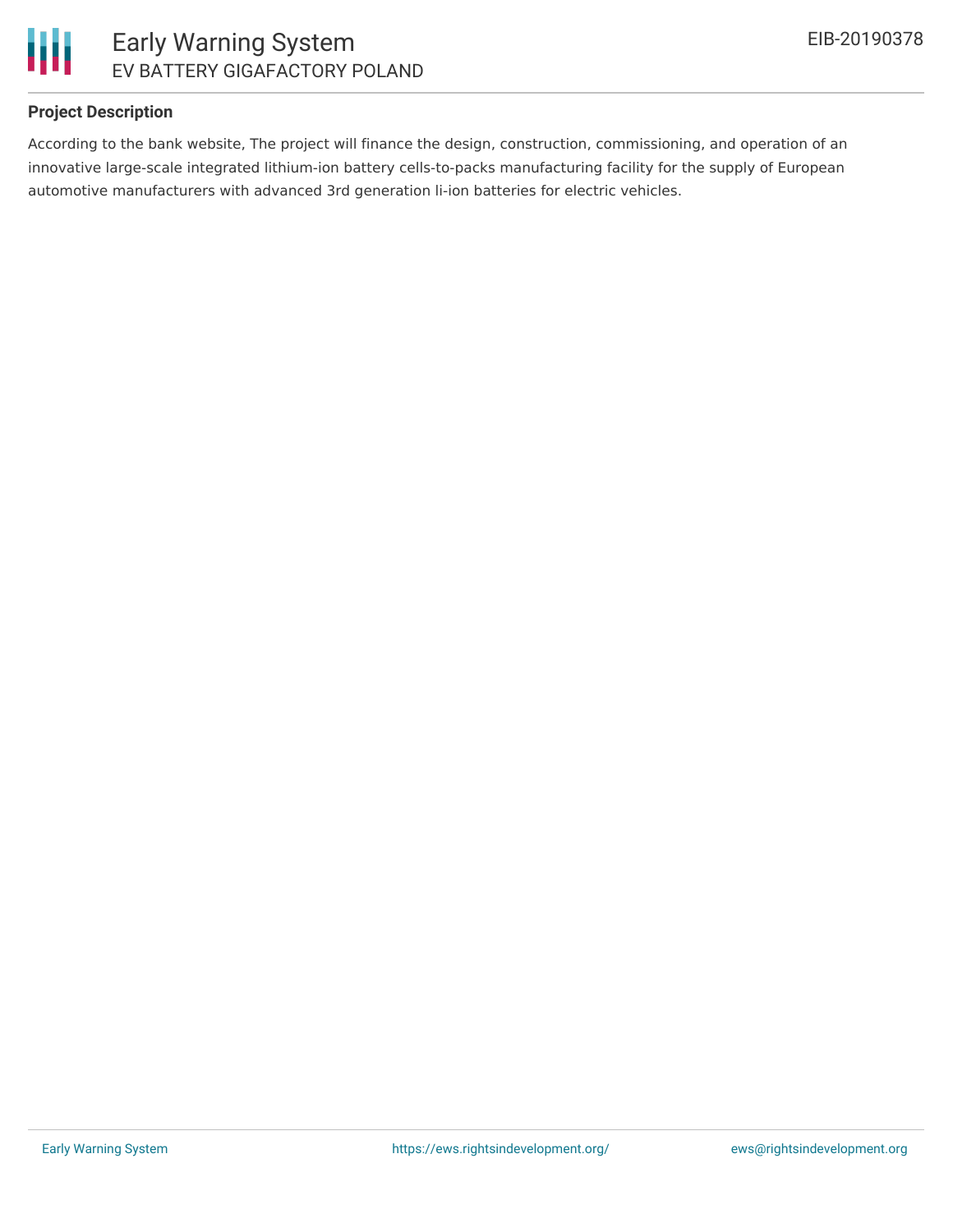### 冊 Early Warning System EV BATTERY GIGAFACTORY POLAND

#### **Investment Description**

European Investment Bank (EIB)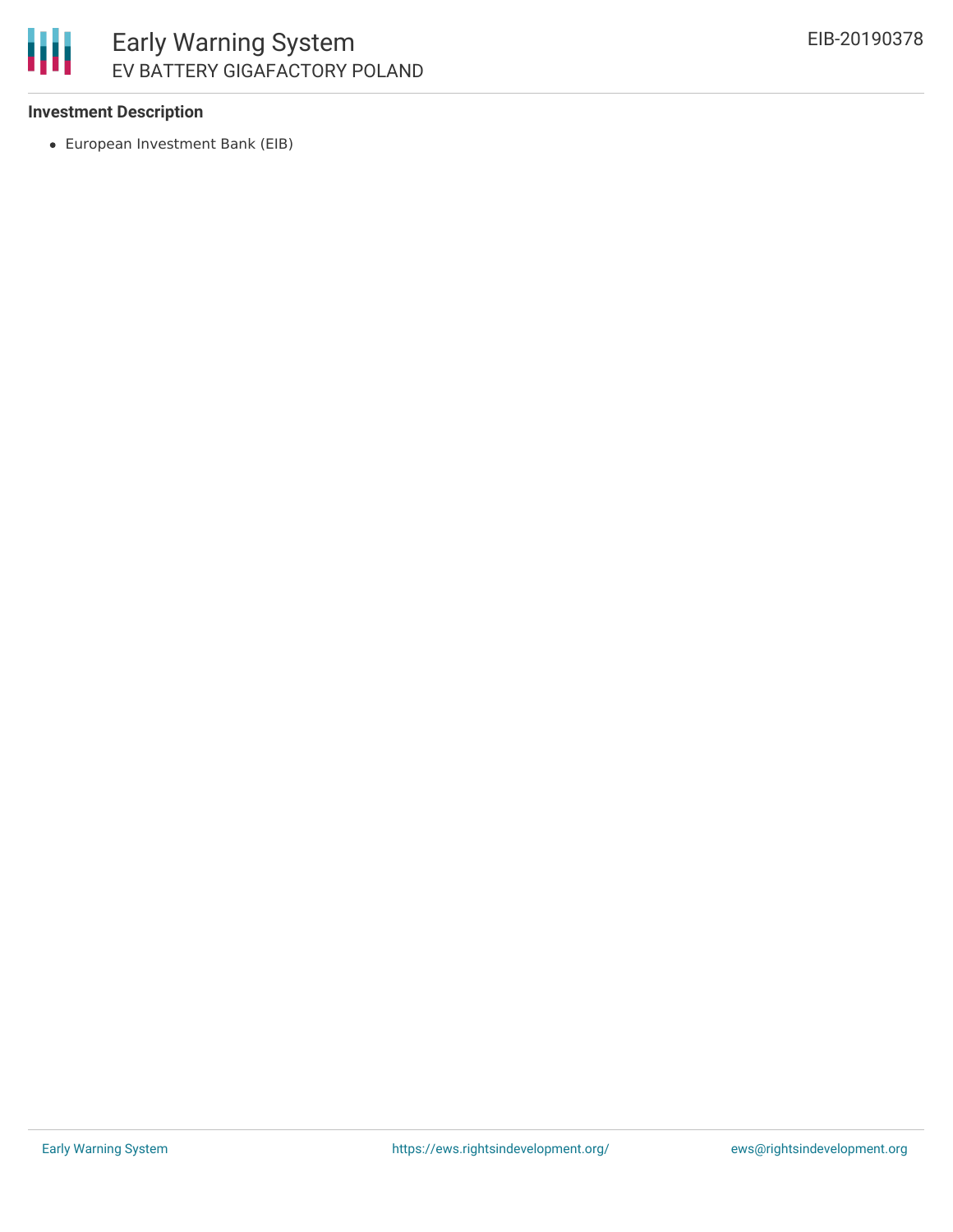#### **Contact Information**

Andrea Morawski a.morawski@eib.org +352 4379 - 83427

#### ACCOUNTABILITY MECHANISM OF EIB

The EIB Complaints Mechanism is designed to facilitate and handle complaints against the EIB by individuals, organizations or corporations affected by EIB activities. When exercising the right to lodge a complaint against the EIB, any member of the public has access to a two-tier procedure, one internal - the Complaints Mechanism Office - and one external - the European Ombudsman. A complaint can be lodged via a written communication addressed to the Secretary General of the EIB, via email to the dedicated email address complaints@eib.org, by completing the online complaint form available at the following address: http://www.eib.org/complaints/form, via fax or delivered directly to the EIB Complaints Mechanism Division, any EIB local representation office or any EIB staff. For further details, check:

http://www.eib.org/attachments/strategies/complaints\_mechanism\_policy\_en.pdf

When dissatisfied with a complaint to the EIB Complaints Mechanism, citizens can then turn towards the European Ombudsman. A memorandum of Understanding has been signed between the EIB and the European Ombudsman establishes that citizens (even outside of the EU if the Ombudsman finds their complaint justified) can turn towards the Ombudsman on issues related to 'maladministration' by the EIB. Note that before going to the Ombudsman, an attempt must be made to resolve the case by contacting the EIB. In addition, the complaint must be made within two years of the date when the facts on which your complaint is based became known to you. You can write to the Ombudsman in any of the languages of the European Union. Additional details, including filing requirements and complaint forms, are available at: http://www.ombudsman.europa.eu/atyourservice/interactiveguide.faces